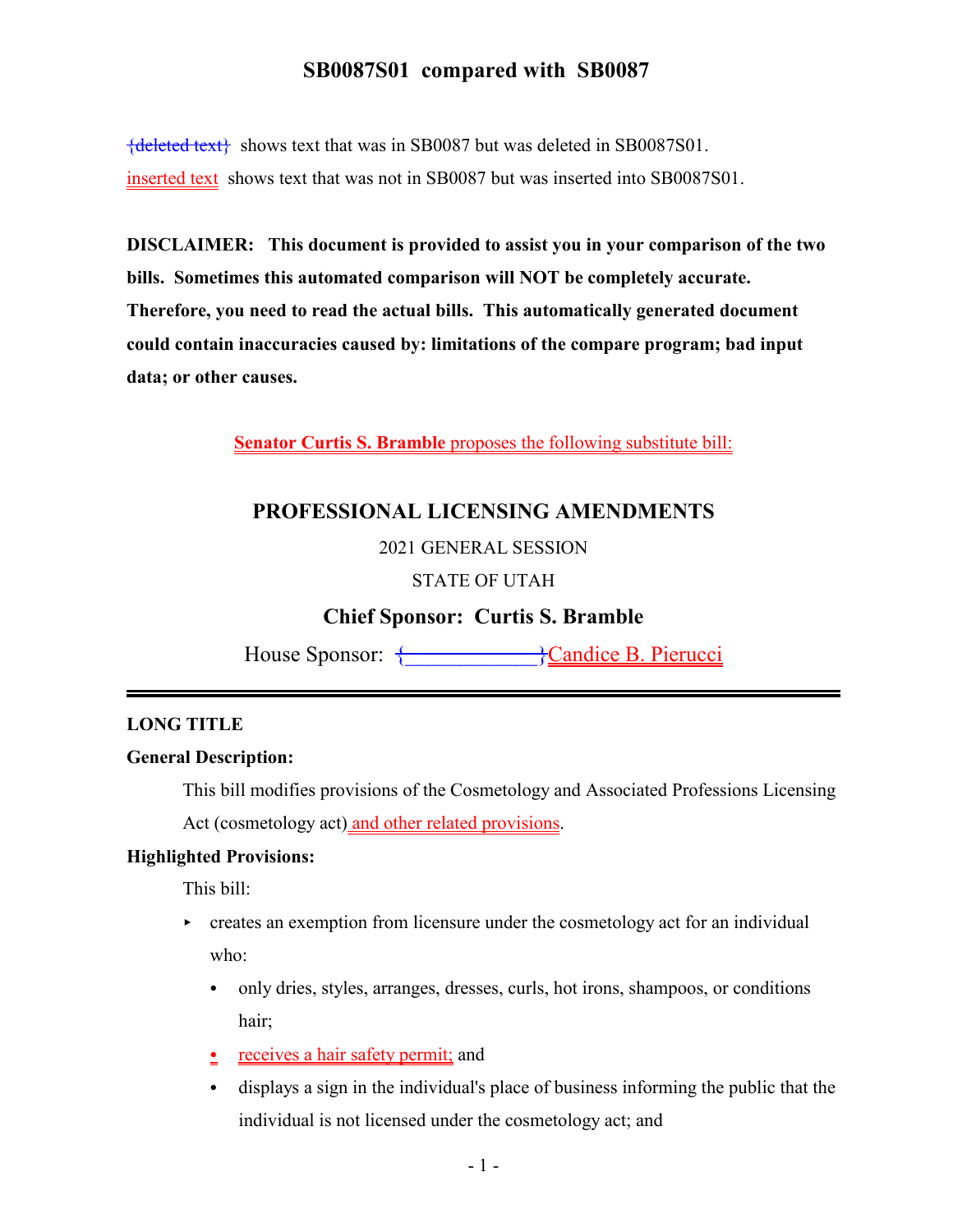- < provides that the Department of Health rules of sanitation related to cosmetology professions includes a facility in which individuals are engaged in the exemption from licensure described in this bill; and
- $\blacktriangleright$  makes technical changes.

### **Money Appropriated in this Bill:**

None

**Other Special Clauses:**

None

#### **Utah Code Sections Affected:**

AMENDS:

**26-15-2**, as last amended by Laws of Utah 2007, Chapter 25

**58-11a-304**, as last amended by Laws of Utah 2020, Chapter 339

*Be it enacted by the Legislature of the state of Utah:*

Section 1. Section **26-15-2** is amended to read:

### **26-15-2. Minimum rules of sanitation established by department.**

The department shall establish and enforce, or provide for the enforcement of minimum rules of sanitation necessary to protect the public health. Such rules shall include, but not be limited to, rules necessary for the design, construction, operation, maintenance, or expansion of:

(1) restaurants and all places where food or drink is handled, sold or served to the public;

- (2) public swimming pools;
- (3) public baths including saunas, spas, massage parlors, and suntan parlors;
- (4) public bathing beaches;
- (5) schools which are publicly or privately owned or operated;
- (6) recreational resorts, camps, and vehicle parks;
- (7) amusement parks and all other centers and places used for public gatherings;
- (8) mobile home parks and highway rest stops;
- (9) construction or labor camps;
- (10) jails, prisons and other places of incarceration or confinement;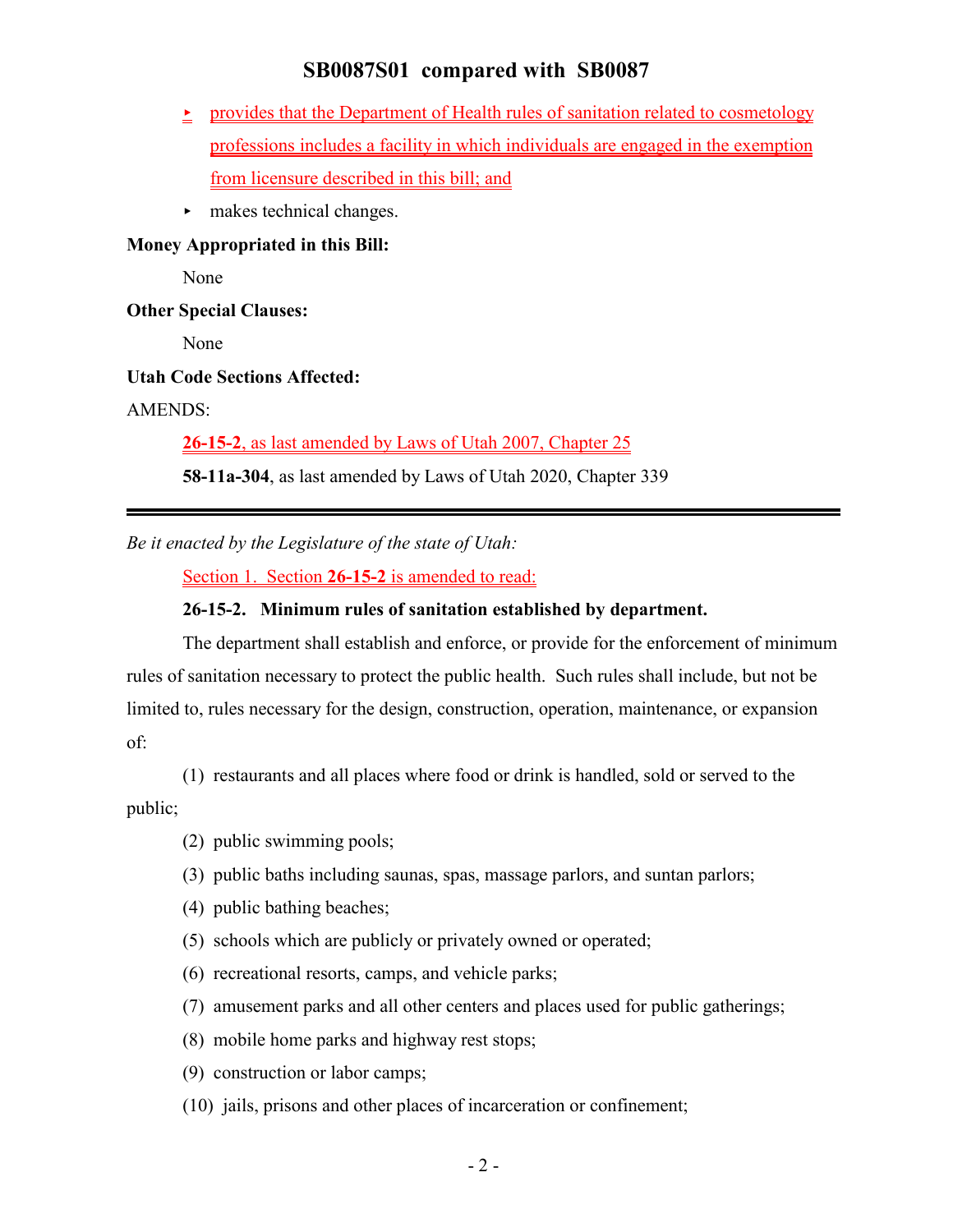(11) hotels and motels;

(12) lodging houses and boarding houses;

(13) service stations;

(14) barbershops and beauty shops $\left[\frac{1}{2}\right]$ , including a facility in which one or more individuals are engaged in:

(a) any of the practices licensed under Title 58, Chapter 11a, Cosmetology and Associated Professions Licensing Act; or

(b) styling hair in accordance with the exemption from licensure described in Section 58-11a-304(13);

- (15) physician and dentist offices;
- (16) public buildings and grounds;
- (17) public conveyances and terminals; and
- (18) commercial tanning facilities.

Section  $\frac{1}{2}$ . Section **58-11a-304** is amended to read:

### **58-11a-304. Exemptions from licensure.**

In addition to the exemptions from licensure in Section 58-1-307, the following persons may engage in the practice of barbering, cosmetology/barbering, hair design, esthetics, master-level esthetics, electrology, or nail technology without being licensed under this chapter:

(1) a person licensed under the laws of this state to engage in the practice of medicine, surgery, osteopathy, or chiropractic when engaged in the practice of the profession for which they are licensed;

(2) a commissioned physician or surgeon serving in the armed forces of the United States or another federal agency;

(3) a registered nurse, undertaker, or mortician licensed under the laws of this state when engaged in the practice of the profession for which the person is licensed;

(4) a person who visits the state to engage in instructional seminars, advanced classes, trade shows, or competitions of a limited duration;

(5) a person who engages in the practice of barbering, cosmetology/barbering, hair design, esthetics, master-level esthetics, electrology, or nail technology without compensation;

(6) a person instructing an adult education class or other educational program directed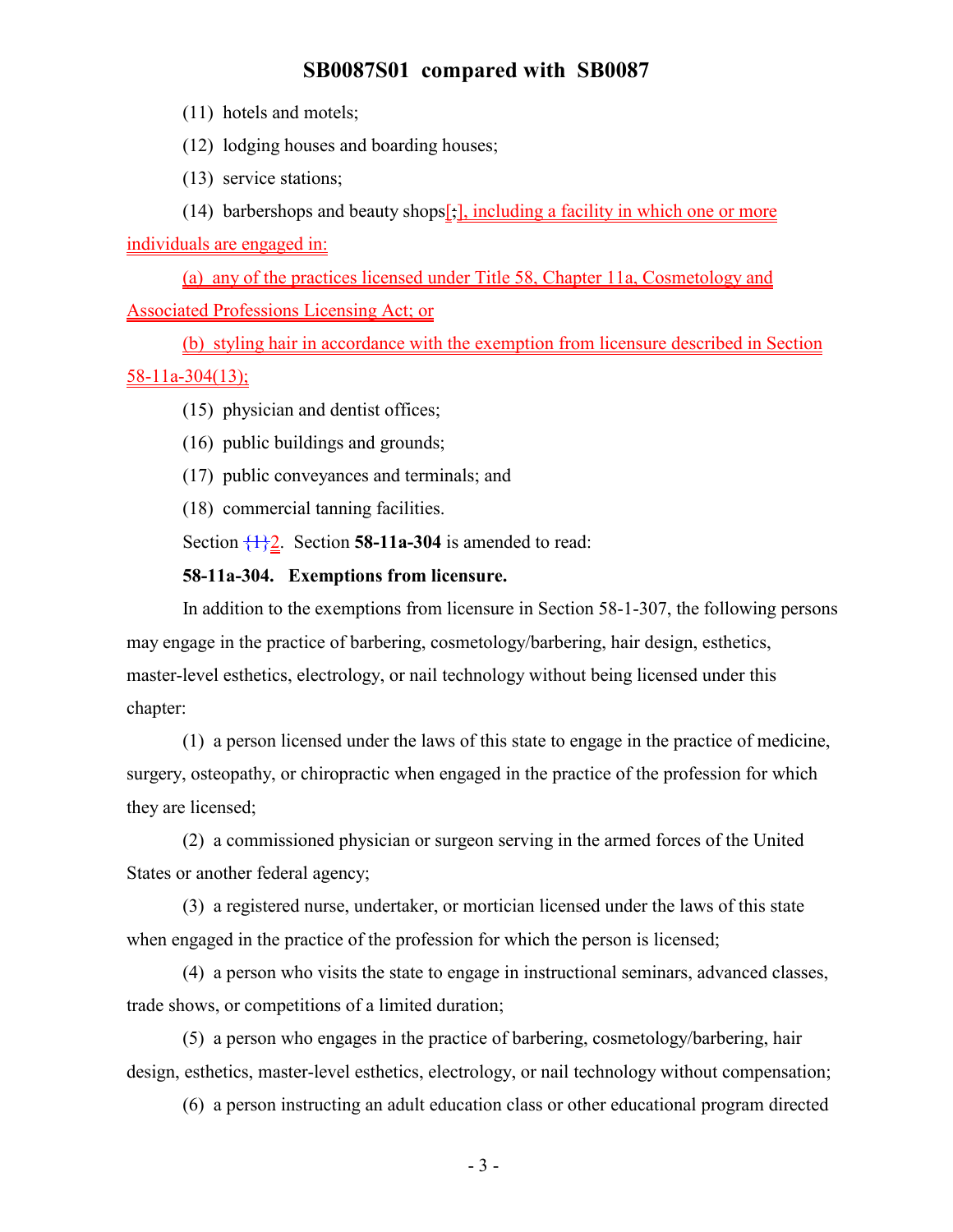toward persons who are not licensed under this chapter and that is not intended to train persons to become licensed under this chapter, provided:

(a) an attendee receives no credit toward educational requirements for licensure under this chapter;

(b) the instructor informs each attendee in writing that taking such a class or program will not certify or qualify the attendee to perform a service for compensation that requires licensure under this chapter; and

(c) (i) the instructor is properly licensed; or

(ii) the instructor receives no compensation;

(7) a person providing instruction in workshops, seminars, training meetings, or other educational programs whose purpose is to provide continuing professional development to licensed barbers, cosmetologists/barbers, hair designers, estheticians, master estheticians, electrologists, or nail technicians;

(8) a person enrolled in a licensed barber, cosmetology/barber, or hair design school when participating in an on the job training internship under the direct supervision of a licensed barber, cosmetologist/barber, or hair designer upon completion of a basic program under the standards established by rule by the division in collaboration with the board;

(9) a person enrolled in an approved apprenticeship pursuant to Section 58-11a-306;

(10) an employee of a company that is primarily engaged in the business of selling products used in the practice of barbering, cosmetology/barbering, hair design, esthetics, master-level esthetics, electrology, or nail technology when demonstrating the company's products to a potential customer, provided the employee makes no representation to a potential customer that attending such a demonstration will certify or qualify the attendee to perform a service for compensation that requires licensure under this chapter;

(11) a person who:

(a) is qualified to engage in the practice of barbering, cosmetology/barbering, hair design, esthetics, master-level esthetics, electrology, or nail technology in another jurisdiction as evidenced by licensure, certification, or lawful practice in the other jurisdiction;

(b) is employed by, or under contract with, a motion picture company; and

(c) engages in the practice of barbering, cosmetology/barbering, hair design, esthetics, master-level esthetics, electrology, or nail technology in the state:

- 4 -